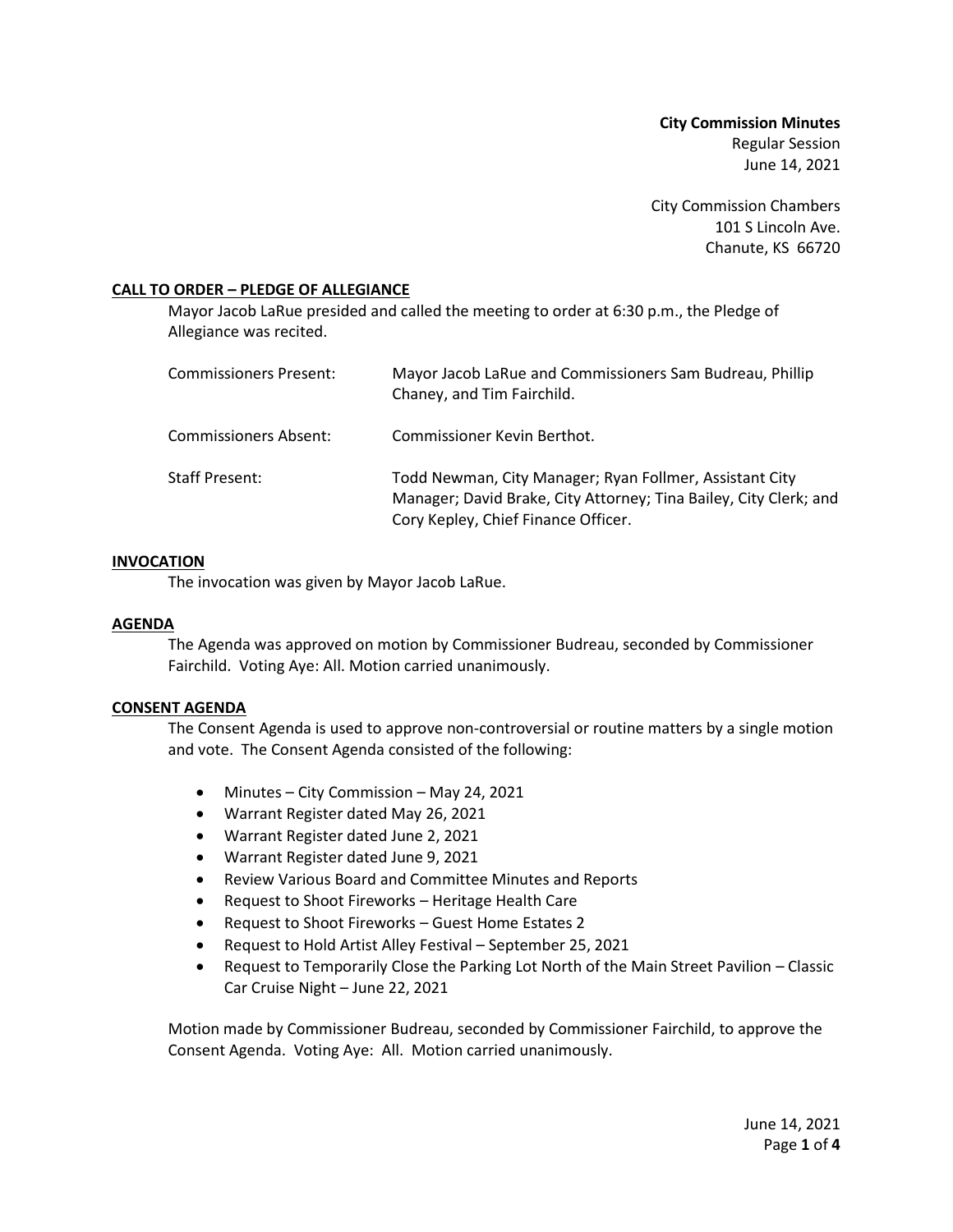### **PUBLIC COMMENTS**

Ruthann Boatwright, Chanute Main Street Executive Director reported on upcoming Main Street Events.

### **CITY MANAGER'S REPORT**

City Manager Todd Newman gave his report on City activities and operations. Items reported on included an update on the Museum and Library agreements and also an update on upcoming budget work session dates and times.

City Manager Newman provided an update on fireworks display and reported that Chanute will not have a 2021 Fireworks Display. He reported that the Elk's Lodge will have a display at the Elk's Lake.

General discussion was made.

Commission consensus was for the City Attorney to send a letter to the fireworks contractor and request an update on the purchase of fireworks for the Chanute 2020 Fireworks Display that was cancelled as a result of the COVID Pandemic.

City Manager Todd Newman reported that Chanute did not receive the Cost Share Program Grant for the intersection located at  $21^{st}$  & Plummer and that the project will be put back on the City's CIP list to discuss during the budget process.

#### **OLD BUSINESS**

### **WEED/GRASS VARIANCE REQUEST – REVIEW CHANUTE MUNICIPAL CODE CHAPTER 8.18 WEEDS**

At their May 10, 2021 regular meeting the City Commission considered a request from Mr. Randy Haines for a weed/grass variance for his property located at 2110 West 7th. No action was taken by the Commission and consensus was to review Chanute Municipal Code 8.18- Weeds, at their June 14, 2021 meeting.

The Commission also agreed to allow Mr. Haines to temporarily leave his field idle until review of the City's Weed Ordinance at their regular June 14, 2021 meeting.

Mr. Randy Haines is the owner of a vacant field known as 2110 West 7th. The owner of this property has been found in violation of City ordinances in the past due to surrounding neighbor's complaints. He is requesting a variance from the ordinances that prohibit him from allowing the grass to get to a height that allows this property to be hayed.

City staff does not support this request at this time due to violation of Chanute Municipal Codes and numerous complaints of the surrounding neighborhood.

General discussion was made. Comments were made by Assistant City Manager Ryan Follmer, City Manager Todd Newman, Mr. Randy Haines, and Mr. John Almond.

No action taken.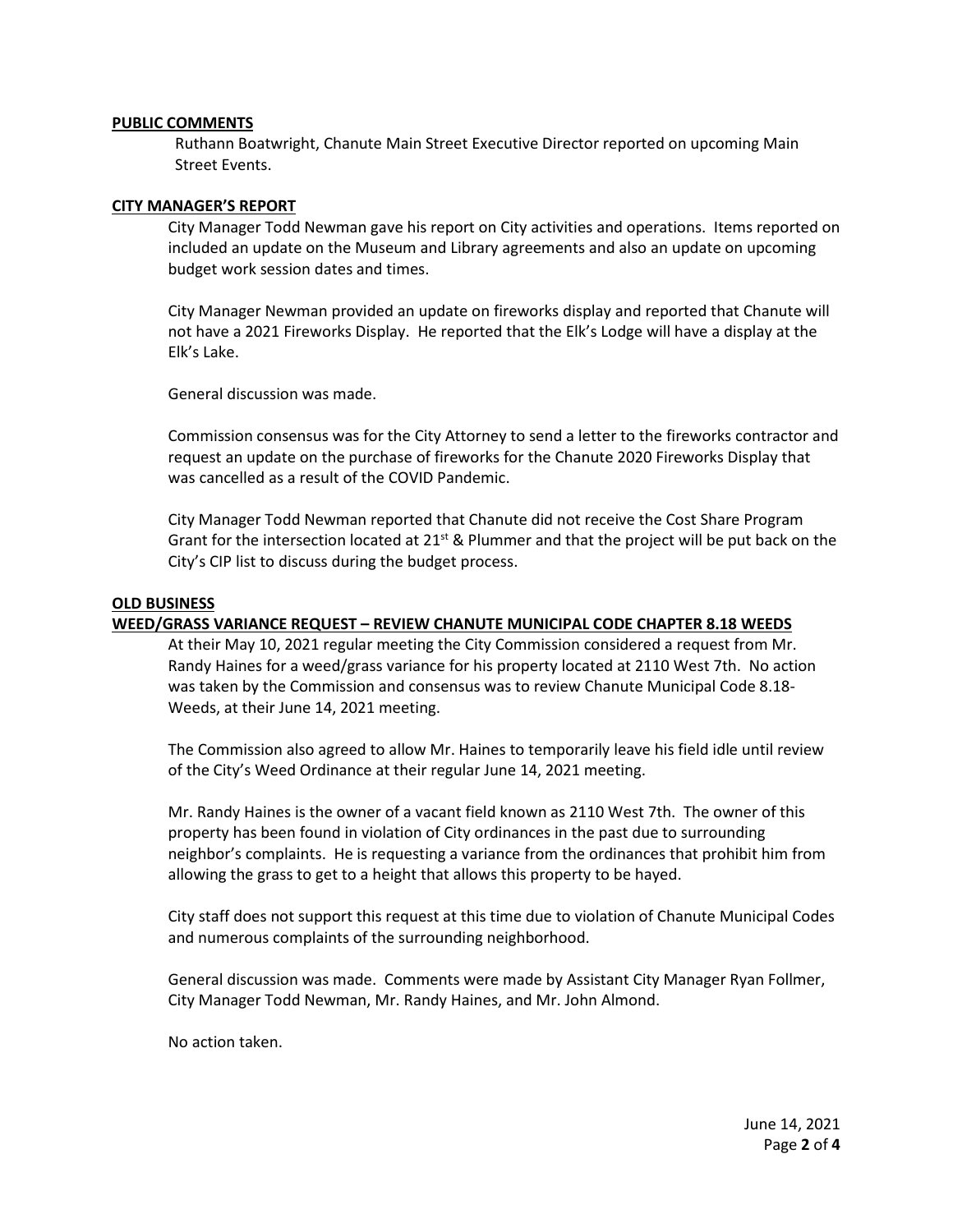Commission consensus was for Mr. Haines to have the property hayed by July 1, 2021 and abide by City codes thereafter.

#### **NEW BUSINESS**

# **REQUEST TO USE AND BLOCK CITY PARKING LOT, BLOCK CITY STREET, AND APPROVAL TO SELL/SERVE ALCOHOL DURING THE ANNUAL OKTOBERFEST EVENT**

Taylor Hogue, President, Chanute Rotary Club, is requesting permission to temporarily close the City Memorial Building Parking Lot, Friday, October 8, 2021 at 5:00 p.m. through Sunday, October 10, 2021 at 2:00 p.m. in order to host an Annual Oktoberfest Event. The request also includes a request to temporarily block South Santa Fe from the Main Street entrance going south to the north side of the Second Street entrance the day of the event to ensure safety for attendees. Lastly, she is requesting approval to sell/serve alcohol during the event.

Proper licensing and insurance will be obtained for the event and procedures will be set to ensure only those of legal age may enter the beer garden area.

If approved, City staff is recommending that vendors arrange for gas generators due to limited availability of electric in this area. Access will still be allowed for Emergency Services that utilize the Police Station and the storage units to the south of the Memorial Building Parking Lot.

General discussion was made. Comments were made by Chanute Rotary President Taylor Hogue and City Attorney David Brake.

Motion made by Commissioner Budreau, seconded by Commissioner Fairchild, to approve Chanute Rotary Club's request to temporarily close the City Memorial Building Parking Lot, block South Santa Fe as presented, and to allow sell/serve alcohol, in order to host an Annual Oktoberfest event. Access will still be allowed for Emergency Services that utilize the Police Station and the storage units to the South of the Memorial Building Lot. Voting Aye: All. Motion carried unanimously.

# **REQUEST TO HOLD "RUN FOR OLLIE" 5K EVENT – SEPTEMBER 25, 2021**

Chanute Main Street Executive Director Ruthann Boatwright, on behalf of Ryan and Kaila Ortiz, organizers of "Run for Ollie", is requesting permission to hold a 5K run on September 25, 2021, from 7:30 a.m. – 9:00 a.m. in conjunction with Artist Alley. The event will use sidewalks, the hike and bike trail, along with City streets at Katy Park.

The request is for temporary closure at the north entrances to Katy Park and continuing south to 4th Street, then west on 4th Street to Ashby, and north on Ashby to Main Street.

There will be volunteers on site to assist participants as they cross City streets throughout the event and to move barricades as needed. A route map was provided for review.

General discussion was made. Comments were made by Chanute Main Street Executive Director Ruthann Boatwright.